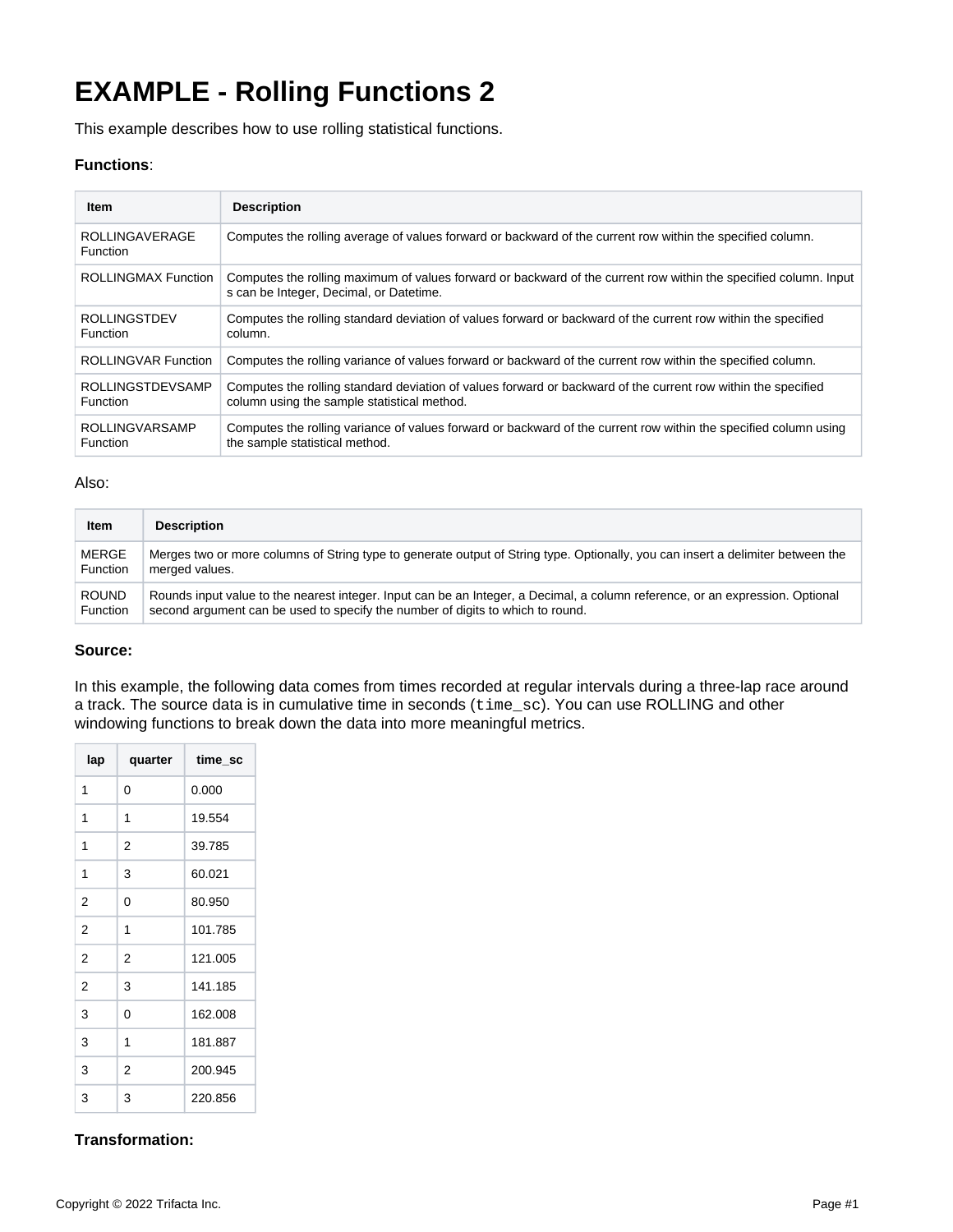**Primary key:** Since the quarter information repeats every lap, there is no unique identifier for each row. The following steps create this identifier:

| <b>Transformation Name</b> | Change column data type |
|----------------------------|-------------------------|
| <b>Parameter: Columns</b>  | lap, quarter            |
| <b>Parameter: New type</b> | String                  |

| <b>Transformation Name</b>    | New formula                    |
|-------------------------------|--------------------------------|
| Parameter: Formula type       | Single row formula             |
| Parameter: Formula            | MERGE([ 'l', lap,'q',quarter]) |
| Parameter: New column<br>name | 'splitId'                      |

**Get split times:** Use the following transform to break down the splits for each quarter of the race:

| <b>Transformation Name</b>    | New formula                                             |
|-------------------------------|---------------------------------------------------------|
| Parameter: Formula type       | Multiple row formula                                    |
| <b>Parameter: Formula</b>     | ROUND(time $\text{sc}$ - PREV(time $\text{sc}$ , 1), 3) |
| Parameter: Order rows by      | splitId                                                 |
| Parameter: New column<br>name | 'split time sc'                                         |

**Compute rolling computations:** You can use the following types of computations to provide rolling metrics on the current and three previous splits:

| <b>Transformation Name</b>    | New formula                      |
|-------------------------------|----------------------------------|
| Parameter: Formula type       | Multiple row formula             |
| Parameter: Formula            | ROLLINGAVERAGE(split time sc, 3) |
| Parameter: Order rows by      | splitId                          |
| Parameter: New column<br>name | 'ravq'                           |
|                               |                                  |
| <b>Transformation Name</b>    | New formula                      |
| Parameter: Formula type       | Multiple row formula             |
| <b>Parameter: Formula</b>     | ROLLINGMAX(split_time_sc, 3)     |
| Parameter: Order rows by      | splitId                          |
| Parameter: New column<br>name | 'rmax'                           |
|                               |                                  |
| <b>Transformation Name</b>    | New formula                      |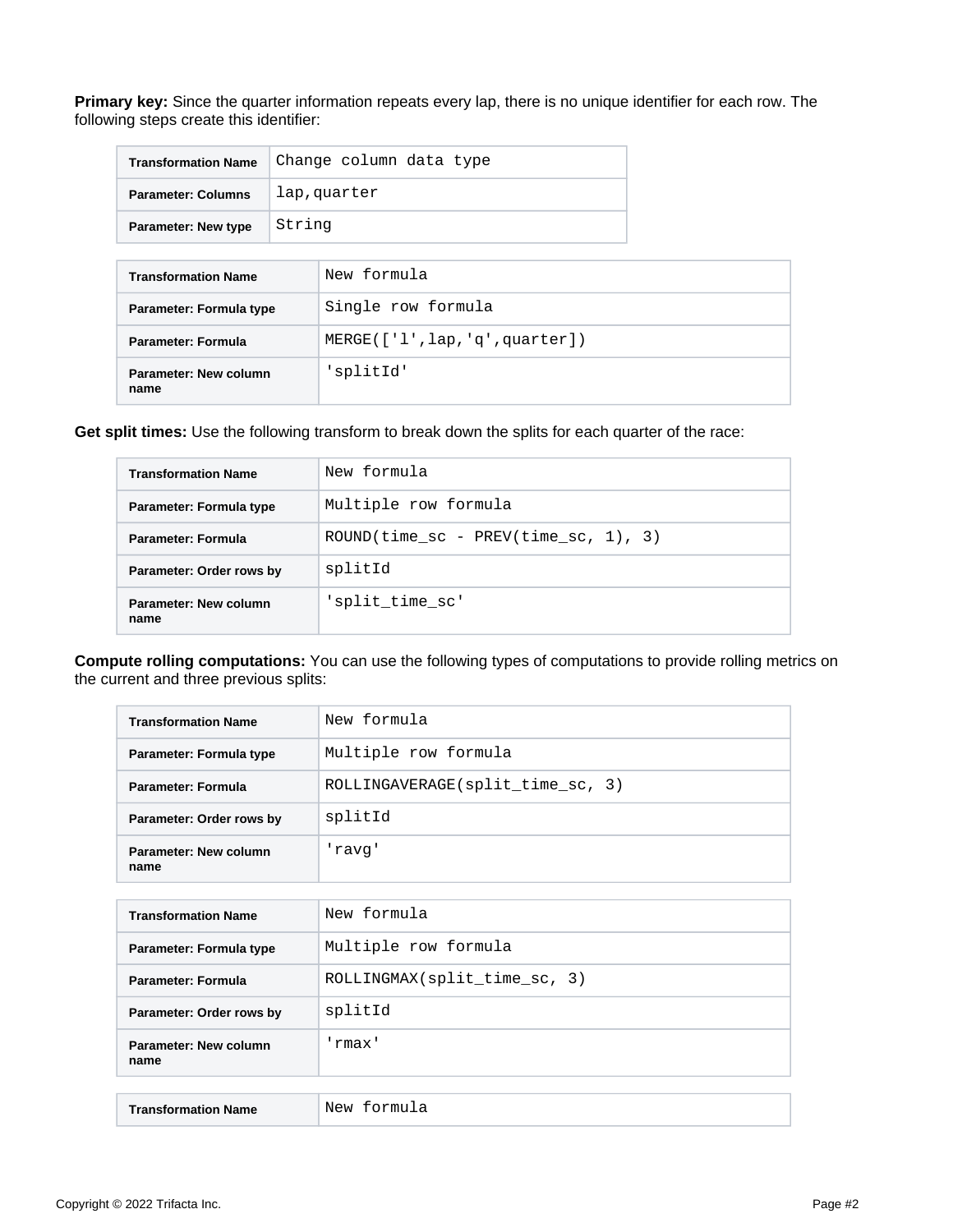| Parameter: Formula type       | Multiple row formula         |
|-------------------------------|------------------------------|
| <b>Parameter: Formula</b>     | ROLLINGMIN(split time sc, 3) |
| Parameter: Order rows by      | splitId                      |
| Parameter: New column<br>name | 'rmin'                       |

| <b>Transformation Name</b>    | New formula                              |
|-------------------------------|------------------------------------------|
| Parameter: Formula type       | Multiple row formula                     |
| <b>Parameter: Formula</b>     | ROUND(ROLLINGSTDEV(split time sc, 3), 3) |
| Parameter: Order rows by      | splitId                                  |
| Parameter: New column<br>name | 'rstdev'                                 |

| <b>Transformation Name</b>    | New formula                            |
|-------------------------------|----------------------------------------|
| Parameter: Formula type       | Multiple row formula                   |
| Parameter: Formula            | ROUND(ROLLINGVAR(split_time_sc, 3), 3) |
| Parameter: Order rows by      | splitId                                |
| Parameter: New column<br>name | 'rvar'                                 |

**Compute rolling computations using sample method:** These metrics compute the rolling STDEV and VAR on the current and three previous splits using the sample method:

| <b>Transformation Name</b>    | New formula                                  |
|-------------------------------|----------------------------------------------|
| Parameter: Formula type       | Multiple row formula                         |
| Parameter: Formula            | ROUND(ROLLINGSTDEVSAMP(split time sc, 3), 3) |
| Parameter: Order rows by      | splitId                                      |
| Parameter: New column<br>name | 'rstdev samp'                                |

| <b>Transformation Name</b>    | New formula                                |
|-------------------------------|--------------------------------------------|
| Parameter: Formula type       | Multiple row formula                       |
| Parameter: Formula            | ROUND(ROLLINGVARSAMP(split_time_sc, 3), 3) |
| Parameter: Order rows by      | splitId                                    |
| Parameter: New column<br>name | 'rvar samp'                                |

### **Results:**

When the above transforms have been completed, the results look like the following: